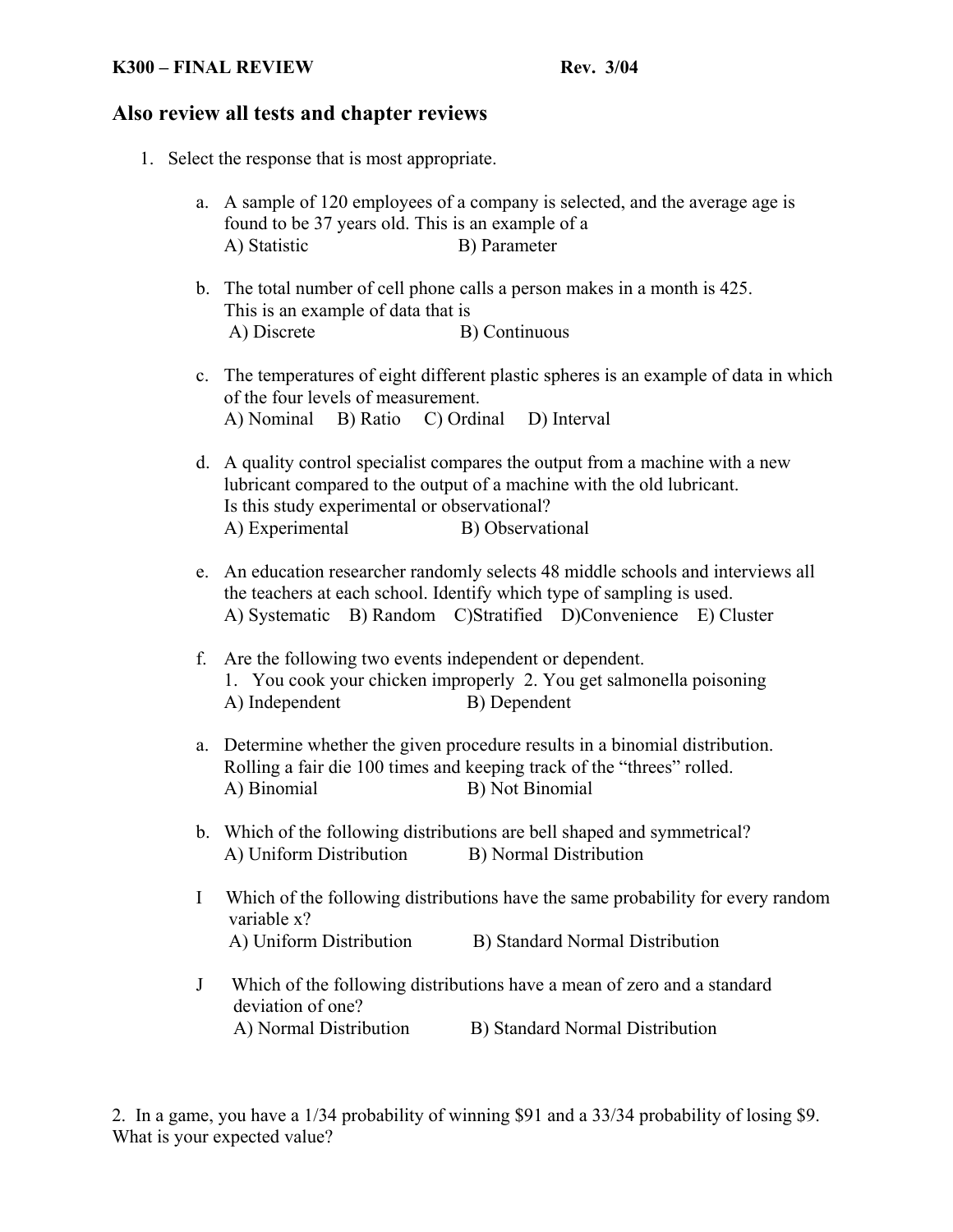3. Visitors to Yellowstone National Park consider an eruption of the Old Faithful geyser to be a major attraction that should not be missed. The given frequency table summarizes a sample of times (in minutes) between eruptions. A) Find the class width. B) List each of the following: lower class limits, upper class limits, class midpoints, and class boundaries. C) Construct a relative and a cumulative frequency table.

| TIME    | <b>FREQUENCY</b> |
|---------|------------------|
| 40-49   | 8                |
| 50-59   | 44               |
| 60-69   | 23               |
| 70-79   | 6                |
| 80-89   | 107              |
| 90-99   | 11               |
| 100-109 | 1                |
|         |                  |

4. The given frequency table describes the speeds of drivers ticketed by the Town of Poughkeepsie police. Those drivers were traveling through a 30 mi/h speed zone on Creek Road, which passes the author's college. Find the mean and the standard deviation. What does the distribution suggest about the enforced speed limit compared to the posted speed limit? SPEED FREQUENCY

| u uu      | 1 IWY 01 |
|-----------|----------|
| 42-43     | 14       |
| 44-45     | 11       |
| 46-47     | 8        |
| 48-49     | 6        |
| $50 - 51$ | 4        |
| 52-53     | 3        |
| 54-55     | 1        |
| 56-57     | 2        |
| 58-59     | 0        |
| 60-61     | 1        |
|           |          |

5. Construct a frequency table with 5 classes with the data given below: 30, 3, 4, 12, 29, 15, 23, 25, 7, 5, 10, 26, 26, 17, 18, 8, 11, 20, 22, 21

6. Nitrate deposits (in kg per hectare) as part of acid rain for Massachusetts from July through September for recent years (based on data from the U. S. Department of Agriculture) follow: 6.40 5.21 4.66 5.24 6.96 5.53 8.23 6.80 5.78 6.00 5.41 Find the (a) mean, (b) median, (c) mode, and (d) midrange for the sample data. Also find the (e) range, (f) variance, and (g) standard deviation

7. Use the calculator to construct a histogram with the data of problem 3. Specify the window values used.

 8. The Beanstalk Club is limited to women and men who are very tall. The minimum height requirement for women is 70 inches. Women's heights have a mean of 63.6 in. and a standard deviation of 2.5 in. Find the z-score corresponding to a woman with a height of 70 in. And determine whether that height is unusual.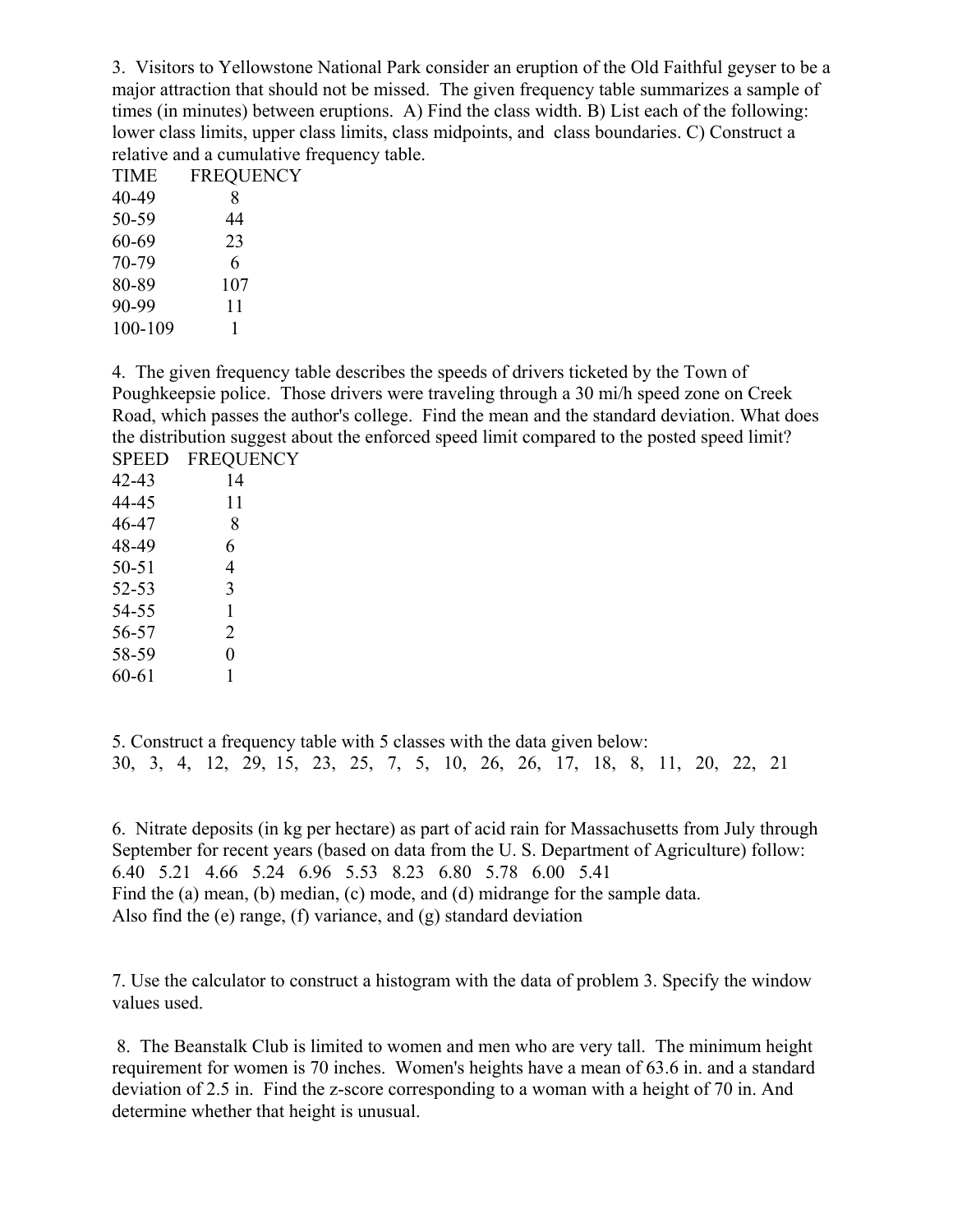9. In a certain test the mean for the class was 87.5 with a standard deviation of 3.1. What is the score corresponding to a z-score of  $-2.5$ .

10. Use the data from problem 5 to find each of the following: a) the percentile corresponding to 20, b)  $Q_1$ , c)  $P_{16}$ 

11. In "Ages of Oscar-Winning Best Actors and Actresses" (Mathematics Teacher magazine) by Richard Brown and Gretchen Davis, boxplots are used to compare the ages of actors and actresses at the time they won Oscars. The results for 34 recent winners are listed. Use boxplots to compare the two data sets.

ACTORS: 32 37 36 32 51 53 33 61 35 45 55 39 76 37 42 40 32 60 38 56 48 48 40 43 62 43 42 44 41 56 39 46 31 47 ACTRESSES: 50 44 35 80 26 28 41 21 61 38 49 33 74 30 33 41 31 35 41 42 37 26 34 34 35 26 61 60 34 24 30 37 31 27

### **In exercises 12 and 13:**

(A) Construct a scatter diagram.

(B) Find the value of the linear correlation coefficient r

(C) Determine whether there is a significant linear correlation between the 2 variables

(D) If the relationship is significant, write the regression equation.

(E) Predict the value of y for the given x.

12. When bears were anesthetized, researchers measured the distance (in inches) around their chest and they weighed the bears (in pounds). The results are given below for eight male bears.

 X Chest (in.) 26 45 54 49 41 49 44 19 Y Weight (lb.) 90 344 416 348 262 360 332 34

Find the best predicted weight of a bear with a chest size of 52 in.

Do the results change if the chest measurements are converted to feet, with each of those values divided by 12?

13. The paired data below consist of weights (in pounds) of discarded food and sizes of households.

 Food 1.04 3.68 4.43 2.98 6.30 1.46 8.82 9.62 Household Size 2 3 3 6 4 2 1 5 Find the best predicted household size if 8.00 pounds of food are discarded.

14. In a survey of college students, 1162 stated that they cheated on an exam and 2468 stated that they did not (based on data from the Josephson Institute of Ethics). If one of these college students is randomly selected, find the probability that he or she cheated on an exam.

15. Pollsters are concerned about declining levels of cooperation among persons contacted in surveys. A pollster contacts 84 people in the 18-21 age bracket and finds that 73 of them respond and 11 refuse to respond. When 275 people in the 22-29 age bracket are contacted, 255 respond and 20 refuse to respond (based on data from "I Hear You Knocking but You Can't Come In," by Fitzgerald and Fuller, Sociological Methods and Research, Vol. 11, No.1). Assume that 1 of the 359 people is randomly selected. Find the probability of getting someone in the 18-21 age bracket or someone who refused to respond.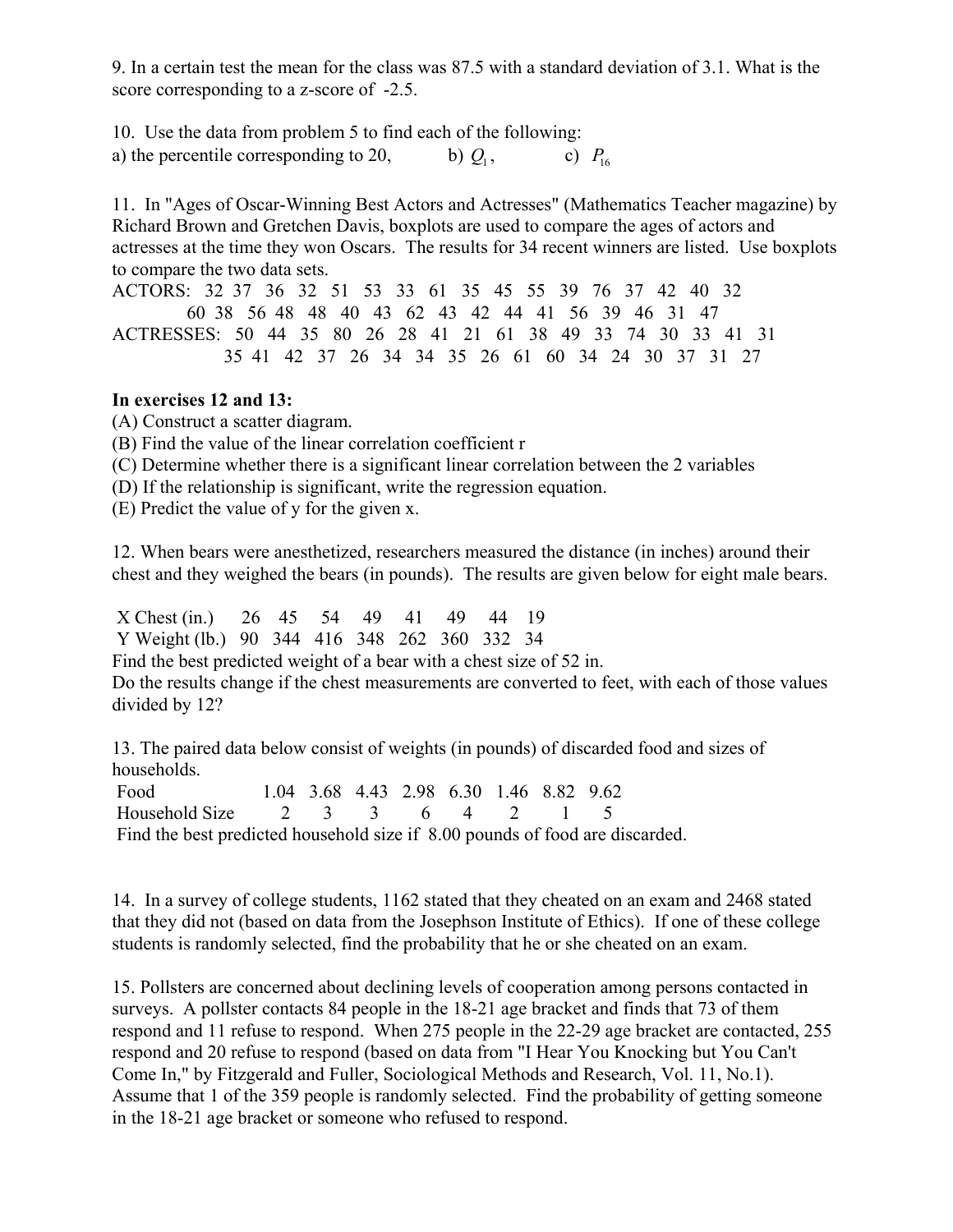16. To settle a paternity suit, two different people are given blood tests. If X is the number having group A blood, then X can be 0, 1, or 2 and the corresponding probabilities are 0.36, 0.48, and 0.16, respectively (based on data from the Greater New York Blood Program). Find the mean, variance, and standard deviation.

17. A 27 year old woman decides to pay \$156 for a one-year life-insurance policy with coverage of \$100,000. The probability of her living through the year is 0.9995 (based on data from the U. S. Department of Health and Human Services and AFT Group Life Insurance). What is her expected value for the insurance policy?

18. Assume that male and female births are equally likely and that the birth of any child does not affect the probability of the gender of any other children. Find the probability of

- (A). Exactly 4 girls in 10 births.
- (B). At least 4 girls in 10 births.
- (C). Exactly 8 girls in 20 births.

19. Mars, Inc., claims that 20% of it's plain M&M candies are red. Find the probability that when 15 plain M&M candies are randomly selected, exactly 20% (or 3 candies) are red.

20. Letter frequencies are analyzed by the Central Intelligence Agency in an attempt to decipher intercepted messages. In standard English text, the letter e occurs with a relative frequency of 0.130.

- (A). Find the mean and standard deviation for the number of times the letter e will be found on standard pages of 2600 characters.
- (B). In an intercepted message sent to Libya, a standard page of 2600 characters is found to have the letter e occurring 307 times. Is this unusual?

21. Assume that the readings on the thermometers are normally distributed with a mean of 0 and a standard deviation of 1.00. A thermometer is randomly selected and tested. In each case, draw a sketch, and find the probability of each reading in degrees.

(A) Greater than 2.58

- (B) Between -2.22 and -1.11
- (C) Between -1.00 and 4.00
- (D) Find  $P_{\text{90}}$ , the 90th percentile. This is the temperature reading separating the bottom 90% from the top 10%.

(E) If 2.5% of the thermometers are rejected because the readings are too low, find the cut off temperature for the rejected thermometers

22. According to the Opinion Research Corporation, men spend an average of 11.4 min in the shower. Assume that the times are normally distributed with a standard deviation of 1.8 min. If a man is randomly selected, find the probability that he spends at least 10.0 min in the shower.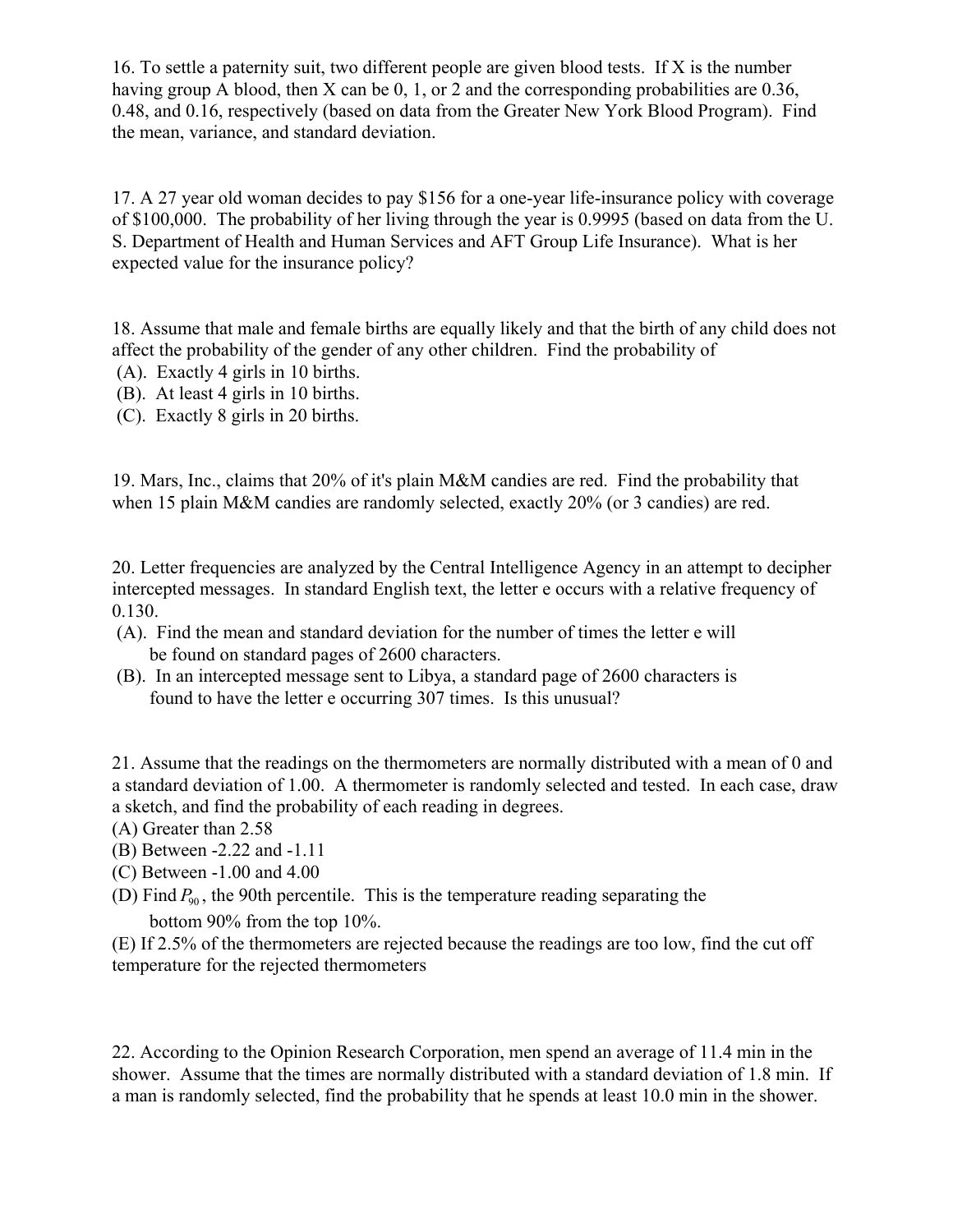23. IQ scores are normally distributed with a mean of 100 and a standard deviation of 15. If we define a genius to be someone in the top 1% of IQ scores, find the score separating geniuses from the rest of us. This score could be used by a "think tank" company as one criterion for employment.

24. For women aged 18-24, systolic blood pressures (in mm Hg) are normally distributed with a mean of 114.8 and a standard deviation of 13.1 (based on data from the National health Survey). (A) If a woman between the age of 18-24 is randomly selected, find the probability

- that her systolic blood pressure is greater than 120.
- (B) If 12 women in that age bracket are randomly selected, find the probability that their mean systolic blood pressure is greater than 120.
- (C) Given that part (B) involves a sample size that is not larger than 30, why can the central limit theorem be used?

25. The lengths of pregnancies are normally distributed with a mean of 268 days and a standard deviation of 15 days.

- (A) If 1 pregnant woman is randomly selected, find the probability that her length of pregnancy is less than 260 days.
- (B) If 25 randomly selected women are put on a special diet just before they become pregnant, find the probability that their lengths of pregnancy have a mean that is less than 260 days (assuming that the diet has no effect).
- (C) If the 25 women do have a mean of less than 260 days, should the medical supervisors be concerned?

26. The National Center for Education Statistics surveyed 4400 college graduates about the lengths of time required to earn their bachelor's degrees. The mean of the sample is 5.15 years. It is known that the population standard deviation is 1.68 years. Construct the 99% confidence interval for the mean time required by all college graduates.

27. A psychologist has developed a new test of spatial perception, and she wants to estimate the mean score achieved by male pilots. How many people must she test if she wants the sample mean to be in error by no more than 2.0 points, with 95% confidence? An earlier study suggest that  $s=21.2$ .

28. In crash test of 15 Honda Odyssey minivans, collision repair cost are found to have a distribution that is roughly bell shaped, with a mean of \$1786 and a standard deviation of \$937 (based on data from the Highway Loss Data Institute). Construct the 99% confidence interval for the mean repair cost in all such vehicle collisions.

29. A reporter for Byte magazine wants to conduct a survey to estimate the true proportion of all college students who own personal computers, and she wants 95% confidence that her results have a margin of error of 0.04. How many college students must be surveyed?

- (A) Assume that we have an estimate of p-hat found from a prior study which revealed a percentage of 27% (based on data from the American Passage Media Corporation).
- (B) Assume that we have no prior information suggesting a possible value of p-hat.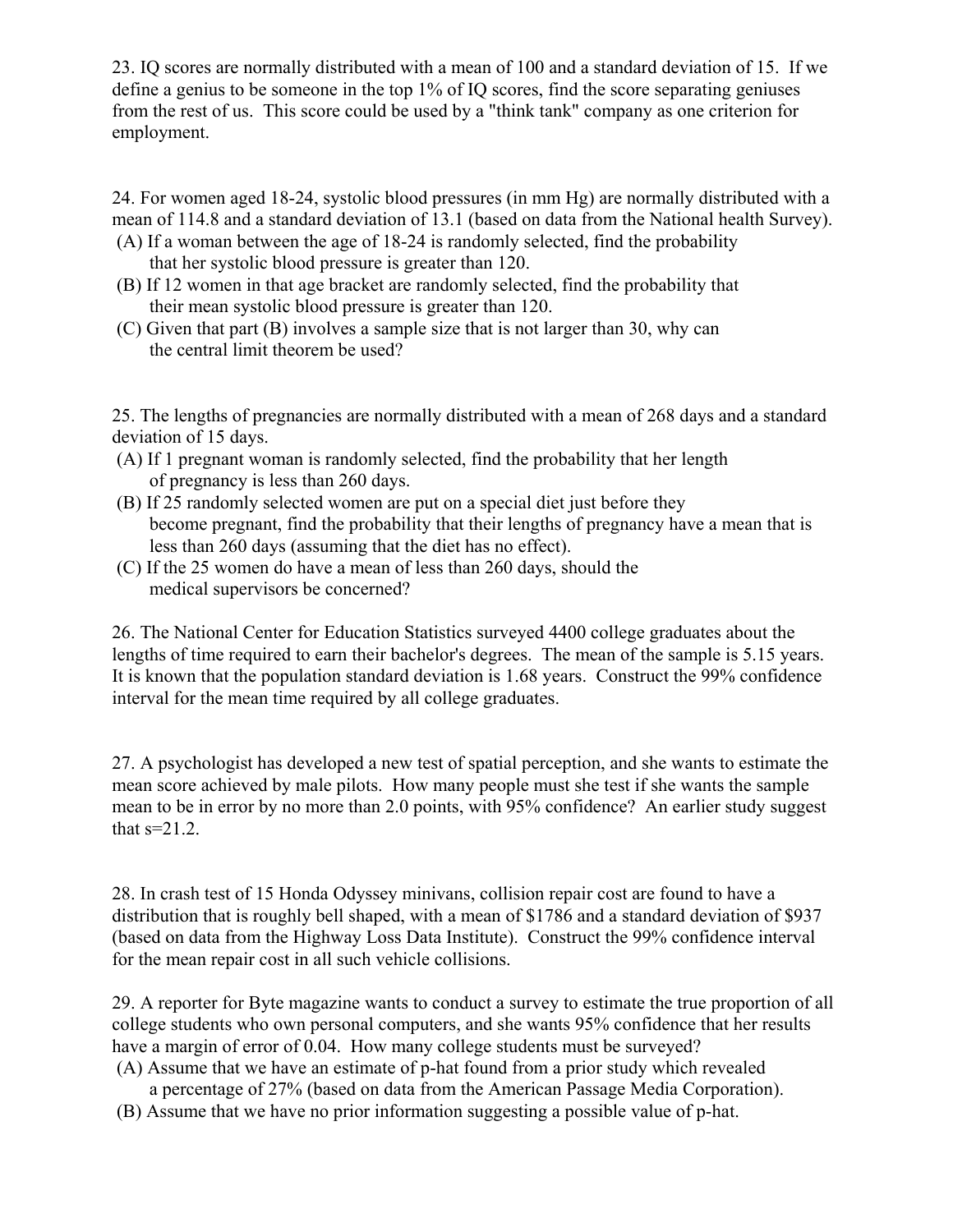30. In doing market research for the Ford Motor Company, you find that a random sample of 1220 households includes 1054 in which a vehicle is owned (based on data from the Bureau of the Census). Based on those results, construct a 98% confidence interval for the percentage of all households in which a vehicle is owned.

31. The effectiveness of a test preparation course was studied for a random sample of 75 subjects who took the SAT before and after coaching. The differences between the scores resulted in a mean increase of 0.6.  $\sigma$  is known to be 3.8. At the 0.05 significance level, test the claim that the population mean increase is greater than 0, indicating that the course is effective in raising scores. Should people take this course?

32. For each of 12 organizations, the cost of operation per client was found. The 12 scores have a mean of \$2133 and a standard deviation of \$345. At the 0.01 significance level, test the claim of a stockholder who complains for all such organizations exceeds \$1800 per client. (Assume a normal distribution.)

33. A television executive claims that "fewer than half of all adults are annoyed by the violence shown on television." Test this claim by using sample data from the Roper poll in which 48% of 1,998 surveyed adults indicated their annoyance with television violence. Use a 0.05 significance level.